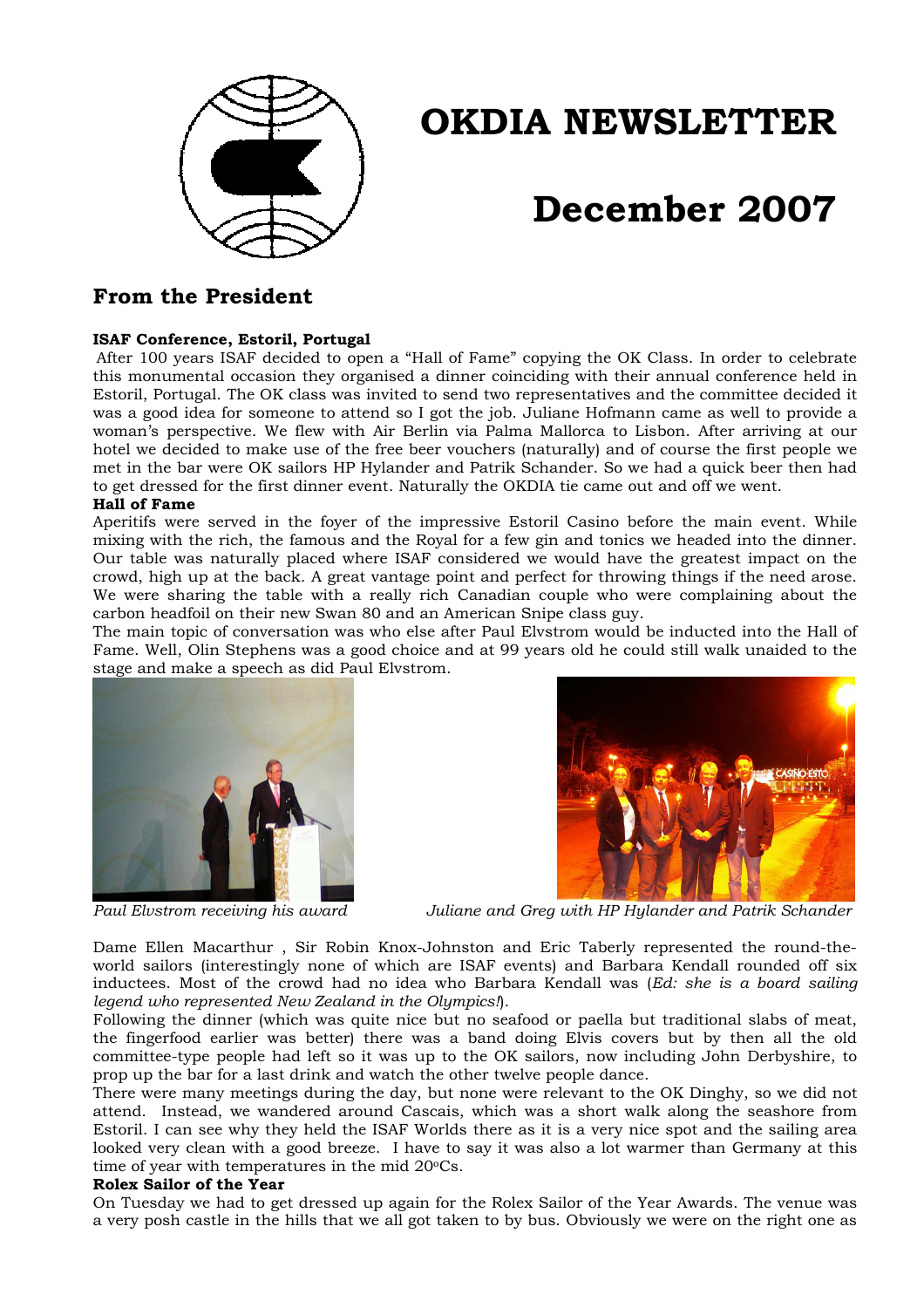Rohan Veal, Vincenzo Onorato and Ed Baird were sitting just in front of us, along with PJ Montgomery and Jim Capron (chairman of US sailing) as well as numerous other nobodies like us. Again it was a very glamorous affair with plenty of backroom deals going on during the aperitif stage. No gin and tonic this time, so we had to settle for champagne but without caviar (bad form).

Our table was a pretty good one this time, but again nowhere near the front but we were closer than Ralph Roberts. Sharing with us was the Israeli judge some of you may remember from the Europeans last year, a Swiss guy and some more Americans. So of course we all argued about who would win and Clare Leroy was the favourite (and correct) choice for the woman's award. The yanks were all for Ed Baird and were a little put out when I suggested that perhaps driving a tank, with sixteen of the best sailors, around a course with a budget of at least \$250 million for only seven races was perhaps a little less of an achievement than that of either Robert Scheidt or Rohan Veal. They were there for winning more than one regatta and in Rohan's case winning every race in the Worlds. Considering that Ed lost two races and nearly a third I thought it would have made Rohan a worthy winner. However, money and the America's Cup seemed to sweep all else away and Ed Baird won. A shame for the others but there you go.

The biggest obstacle we faced in trying to promote our small corner of the sailing world was explaining just what an OK is. It is fair to say we do not hold a massive place in the ISAF world. At least the boss of US Sailing knows what an OK is after being on the jury this year at Kiel Week, he also reassured us that we would not become part of the Olympic circus. Princess Anne did ask how much they were.

All in all it was a very nice trip and good fun but I feel the next time we get invited as a class to one of these events we should politely decline and perhaps invite them instead to see why sailing is, despite their best efforts, still a sport for fun. Greg Wilcox

## **From the Secretary**

Well, six months on and I am just beginning to get the overview of the job! It has been a steep but fascinating learning curve as I ploughed through the enormous box of papers that represent a large proportion of the OK Dinghy heritage. Much still remains as a heap on my study floor – maybe a filing job for the Christmas holidays! Anyway, back to business:

On reading the Constitution, I noticed some minor adjustments could be made regarding methods of communication. It seems that post and airmail are generally not used; instead we are increasingly relying on email. I would like to suggest the following amendments to reflect these changes:

## **Constitution amendments:**

## Amendment 1

Constitution Section 4 Paragraph 10c:

'the Committee shall have the power to make recommendations to the Members in General or by post for alterations in or additions to the Association Rules'

Amend to read:

'the Committee shall have the power to make recommendations to the Members in General or by post or email for alterations in or additions to the Association Rules'

Amendment 2

Constitution Section 4 Paragraph 11

Meetings of the Committee

Business will mainly be conducted by correspondence through the Class Secretary. All communications to countries outside that of the Secretariat shall be sent by airmail. Any committee member not answering a motion communicated to him or her in writing within three weeks of the date of sending shall be deemed to have agreed to the motion.

Amend to read:

'Business will mainly be conducted by correspondence through the Class Secretary. All communications to countries outside that of the Secretariat shall be sent by airmail or email. Any committee member not answering a motion communicated to him or her in writing by airmail within three weeks, or email within two weeks of the date of sending shall be deemed to have agreed to the motion.

Amendment 3

Constitution Section 5 Paragraph 12g

Meetings of the Association

In the event of a postal ballot, all returns shall be made to the Secretariat within 6 weeks of the date of posting the ballot paper.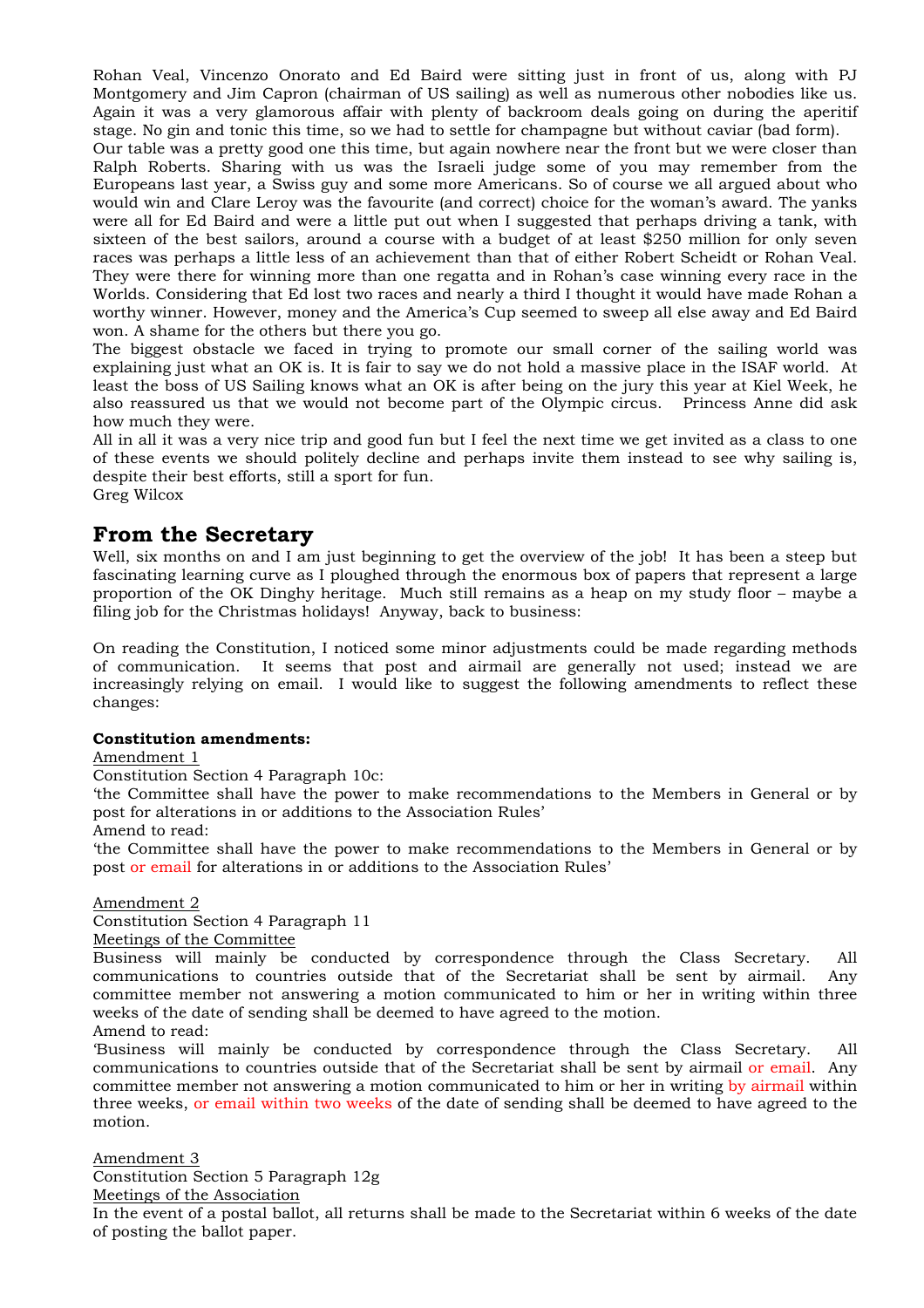Amend to read:

In the event of a ballot, all returns shall be made to the Secretariat. A postal ballot shall be returned within 6 weeks of the date of posting the ballot paper. A ballot circulated by email shall be returned within 3 weeks of the date of circulation of the ballot paper.

Following the Open World Championship to celebrate the 50<sup>th</sup> year of the OK Dinghy, the Committee discussed the maximum number of entries allowable for future events. The Committee would like to propose the following wording:

## Amendment 4

#### ADDENDA

A International Championship Races Paragraph 1 (c)

The number of boats taking part shall not exceed 80, not including last year's World Champion, who shall have the right to defend the title, and the current Committee and officers of OKDIA. These places do not count to the quota of the relevant National Association.

#### Amend to read:

'The number of boats taking part in a World Championship shall not exceed 80 and the 80 place allocation will reflect the proportion of Full Members in each of the National Associations. Extra to the 80 places, the current and all previous World Champions, the current Committee and officers of OKDIA may participate in the World Championship.

Following on from the presentation of the Hall of Fame awards in 2007, a formal proposal procedure has been outlined below:

Amendment 5

ADDENDA

#### C Hall of Fame

Nominations to the Hall of Fame may be submitted to the OKDIA Committee by the Secretary of a National Association or a member of the OKDIA Committee. A short report justifying the nomination shall be submitted with the name. A Hall of Fame plaque will be presented to the successful nominee. The final decision on successful entry to the OK Dinghy Hall of Fame will lie with the current OKDIA Committee.

#### Explanation:

It is important nomination to the Hall of Fame is seen to be a transparent process, which is open to every Full Member of OKDIA. The short report fulfils two functions:

- (i) enlightens those who may be voting on the Hall of Fame nomination
- (ii) the report may be recorded within a Hall of Fame document which may be preserved as part of the heritage of the OK Dinghy Class.

These amendments are the recommendations of the Committee to the Members to alter and add to the Association Rules, according to 10c of the Constitution.

#### **General Administration**

#### Building plaque fees

The cost of the ISAF building plaques has risen year on year, this year being no exception. OKDIA absorbs these costs for approximately three years before passing them onto the membership.

After holding the cost of a builder's plaque at £30.00 since 2004, the Committee has recommended a cost increase to  $£35.00$  a plaque, which includes tax, post and packing, payable from 1<sup>st</sup> January 2008.

#### Email address

In the New Year I will be off air from **10-21st January**, whilst getting my computer upgraded. This will include setting up a separate email account so that in future I will communicate with you under the Secretary title, rather than the current one. I apologise for any inconvenience this may cause.

#### Spring Cup 26-27th April, Medemblik

A number if regular participants to this event have voiced their concern about the late notification of the event, and the fact that it has been reduced to two days. Your concerns have been passed onto the organiser. To date, I have not received a response.

#### Query form

See below: Please respond by  $31<sup>st</sup>$  January 2008.